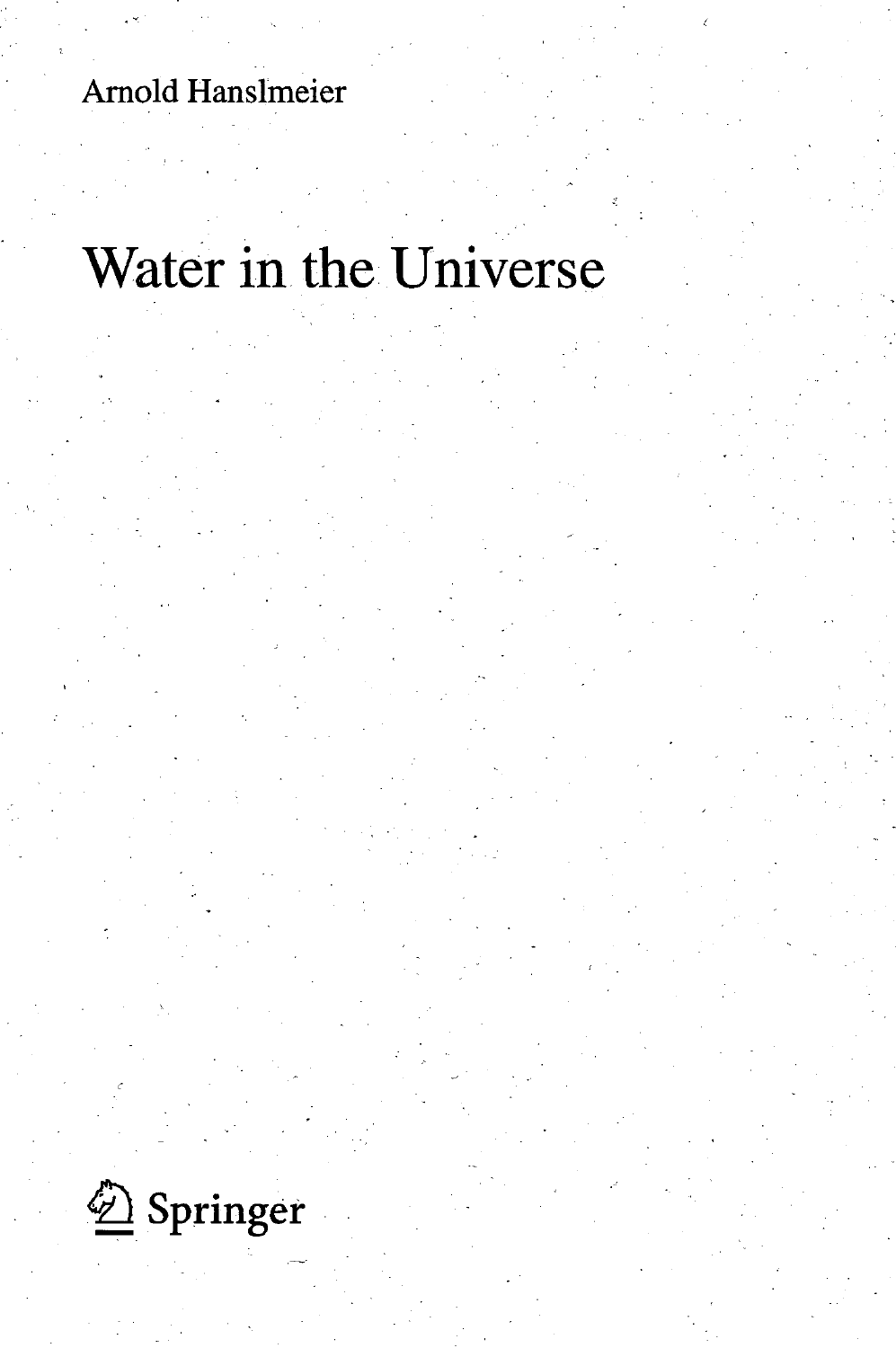## **Contents**  $\hat{\mathcal{L}}_{\text{max}}$

| 1            |                  |                                                                                      | 1            |
|--------------|------------------|--------------------------------------------------------------------------------------|--------------|
|              | 1.1              |                                                                                      | $1^{\circ}$  |
|              |                  |                                                                                      | 1.           |
|              |                  | Modern Society and Water<br>1.1.2                                                    | 5            |
|              | 1.2 <sub>2</sub> | The Chemical Elements Water Consists of                                              | 6            |
|              |                  | 1.2.1                                                                                | 6            |
|              |                  | 1.2.2                                                                                | .8           |
|              | 1.3              | Water, Chemical and Physical Properties                                              | $\cdot 11$ . |
|              |                  | 1.3.1                                                                                | 11           |
|              |                  | 1.3.2                                                                                | 12           |
|              |                  | Evaporation and Condensation<br>1.3.3                                                | 16           |
|              |                  | 1.3.4                                                                                | 17           |
|              |                  | 1.3.5                                                                                | 19           |
|              | $-1.4$           |                                                                                      | $20^{\circ}$ |
|              |                  | 1.4.1                                                                                | 20           |
|              |                  | 1.4.2                                                                                | 20           |
|              |                  | 1.4.3                                                                                | $-20$        |
|              |                  | 1.4.4                                                                                | 21           |
|              | $1.5$ .          |                                                                                      | 22           |
|              |                  | Evaporation and Precipitation Balance<br>1.5.1                                       | 22           |
|              |                  | The Hydrologic Cycle and Climate Change<br>1.5.2                                     | 24           |
|              |                  |                                                                                      |              |
| $\mathbf{2}$ |                  |                                                                                      | 25           |
|              | 2.1              | Life and Environment                                                                 | $-25$        |
|              |                  | The Importance of Water $\ldots \ldots \ldots \ldots \ldots$<br>2.1.1                | 25           |
|              |                  | 2.1.2                                                                                | $25 -$       |
|              |                  | Evolution of Life<br>2.1.3                                                           | 27           |
|              |                  | Life Under Extreme Conditions<br>2.1.4                                               | 30           |
|              | 2.2              | Water and Other Solvents Albert 2014 and Albert 2014 and Albert 30 and 2014 and 2015 | 30           |
|              |                  | The Importance of Solvents to Life<br>2.2.1                                          | 30.          |
|              |                  | 2.2.2                                                                                | 32           |
|              | 2.3              |                                                                                      | 33           |

vii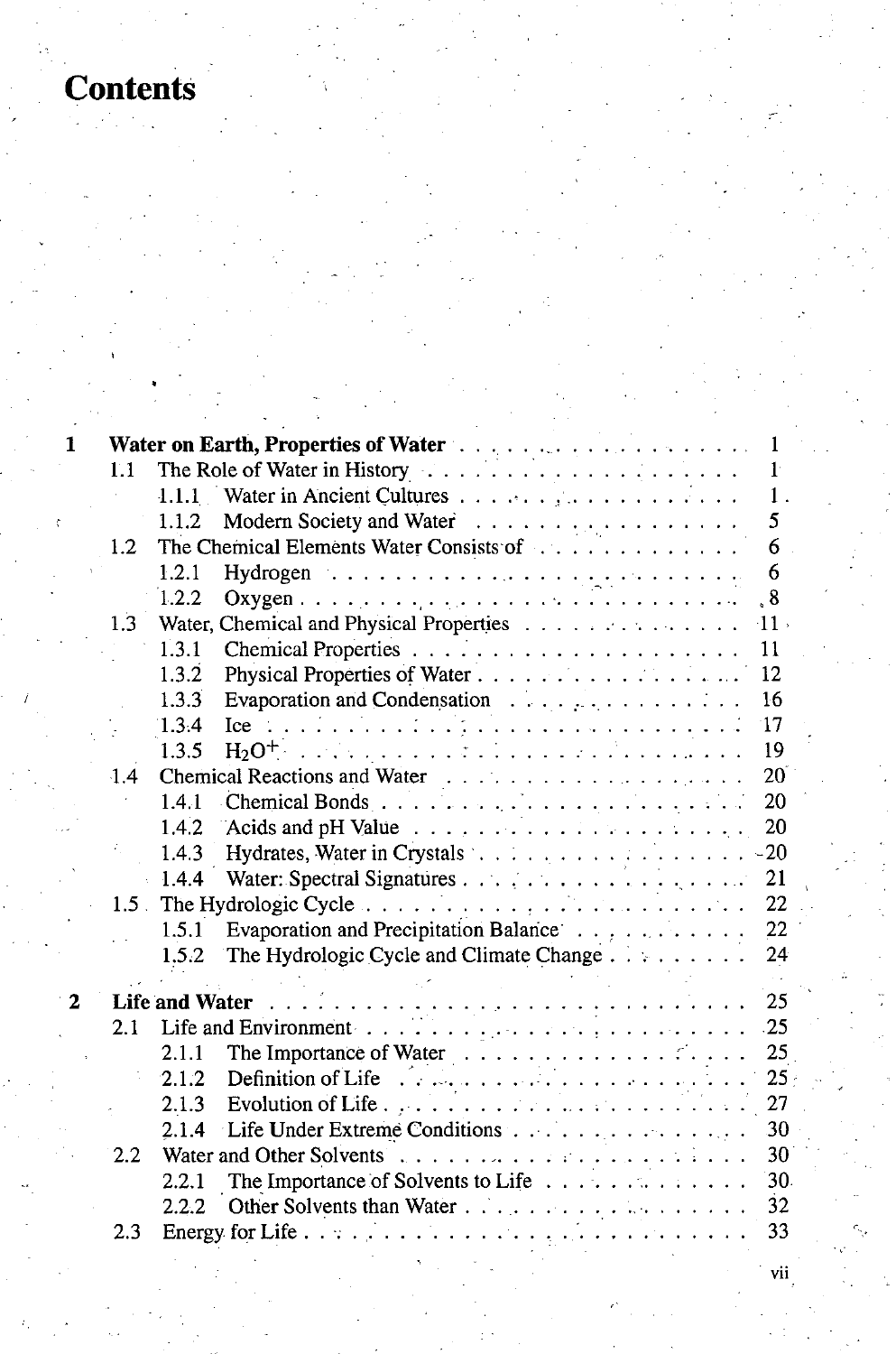|   |         | 2.3.1<br>Energy.                                                                                                                                                                                                                                                                                                                                                                                                         | 33           |
|---|---------|--------------------------------------------------------------------------------------------------------------------------------------------------------------------------------------------------------------------------------------------------------------------------------------------------------------------------------------------------------------------------------------------------------------------------|--------------|
|   |         | 2.3.2                                                                                                                                                                                                                                                                                                                                                                                                                    | 33           |
|   |         | 2.3.3                                                                                                                                                                                                                                                                                                                                                                                                                    | 34           |
|   |         | Photosynthesis and Respiration $\cdots$ ,<br>2.3.4                                                                                                                                                                                                                                                                                                                                                                       | 35           |
| 3 |         | Water on Planets and Dwarf Planets <b>Constanting Contract Planets</b>                                                                                                                                                                                                                                                                                                                                                   | $\sim$<br>37 |
|   |         | 3.1 Classification of Objects in the Solar System                                                                                                                                                                                                                                                                                                                                                                        | $37^{\circ}$ |
|   |         | 3.1.1                                                                                                                                                                                                                                                                                                                                                                                                                    | 37           |
|   |         | Physical Parameters of Planets<br>3.1.2                                                                                                                                                                                                                                                                                                                                                                                  | 38           |
|   |         |                                                                                                                                                                                                                                                                                                                                                                                                                          | 38           |
|   |         | 3.2.1                                                                                                                                                                                                                                                                                                                                                                                                                    | 39           |
|   |         | 3.2.2                                                                                                                                                                                                                                                                                                                                                                                                                    | 40           |
|   |         | 3.2.3                                                                                                                                                                                                                                                                                                                                                                                                                    | 41           |
|   |         | 3.2.4                                                                                                                                                                                                                                                                                                                                                                                                                    | 44.          |
|   |         | Mars $\ldots$ , $\ldots$ , $\ldots$ , $\ldots$ , $\ldots$ , $\ldots$ , $\ldots$ , $\ldots$ , $\ldots$ , $\ldots$ , $\ldots$ , $\ldots$ , $\ldots$ , $\ldots$ , $\ldots$ , $\ldots$ , $\ldots$ , $\ldots$ , $\ldots$ , $\ldots$ , $\ldots$ , $\ldots$ , $\ldots$ , $\ldots$ , $\ldots$ , $\ldots$ , $\ldots$ , $\ldots$ , $\ldots$ , $\ldots$ , $\ldots$ ,<br>The Early Sun and Evolution of Terrestrial Planets<br>3.2.5 | 47           |
|   |         |                                                                                                                                                                                                                                                                                                                                                                                                                          | 49           |
|   |         | Dry Venus-Humid Earth-Climate Changes on Mars<br>3.2.6                                                                                                                                                                                                                                                                                                                                                                   |              |
|   | $3.3 -$ |                                                                                                                                                                                                                                                                                                                                                                                                                          | 58           |
|   |         | 3.3.1                                                                                                                                                                                                                                                                                                                                                                                                                    | .58          |
|   |         | $3.3.2^{\circ}$                                                                                                                                                                                                                                                                                                                                                                                                          | 60           |
|   |         | 3.3.3                                                                                                                                                                                                                                                                                                                                                                                                                    | 61           |
|   |         | 3.3.4                                                                                                                                                                                                                                                                                                                                                                                                                    | 62           |
|   |         | 3.3.5                                                                                                                                                                                                                                                                                                                                                                                                                    | 65           |
|   | 3.4     | Dwarf Planets $\ldots$ , $\ldots$ , $\ldots$ , $\ldots$ , $\ldots$ , $\ldots$ , $\ldots$ , $\ldots$ , $\ldots$                                                                                                                                                                                                                                                                                                           | 66           |
|   |         | 3.4.1                                                                                                                                                                                                                                                                                                                                                                                                                    | 67           |
|   |         | 3.4.2                                                                                                                                                                                                                                                                                                                                                                                                                    | $-69$        |
| 4 |         |                                                                                                                                                                                                                                                                                                                                                                                                                          | 71           |
|   | 4.1     | Galilean Satellites contained a series and series and series and series and series are series and series are series and series are series of the series of the series of the series of the series of the series of the series                                                                                                                                                                                            | .71          |
|   |         | .4.1.1                                                                                                                                                                                                                                                                                                                                                                                                                   | 71           |
|   |         | 4.1.2                                                                                                                                                                                                                                                                                                                                                                                                                    | 73           |
|   |         | 4.1.3                                                                                                                                                                                                                                                                                                                                                                                                                    | 77           |
|   |         | 4.1.4                                                                                                                                                                                                                                                                                                                                                                                                                    | -77          |
|   | 4.2     |                                                                                                                                                                                                                                                                                                                                                                                                                          | 79           |
|   |         | 4.2.1                                                                                                                                                                                                                                                                                                                                                                                                                    | 79           |
|   |         | 4.2.2 Titan and a resolution of the complete state of the control of the control of the control of the control of the control of the control of the control of the control of the control of the control of the control of the                                                                                                                                                                                           | 80           |
|   |         | 4.2.3<br>Other Satellites of Saturn                                                                                                                                                                                                                                                                                                                                                                                      | 84           |
|   | 4.3     |                                                                                                                                                                                                                                                                                                                                                                                                                          | 93           |
|   |         | 4.3.1                                                                                                                                                                                                                                                                                                                                                                                                                    | 93           |
|   |         | $-4.3.2$                                                                                                                                                                                                                                                                                                                                                                                                                 | 97           |
|   | 4.4     |                                                                                                                                                                                                                                                                                                                                                                                                                          | 99           |
|   |         | 4.4.1                                                                                                                                                                                                                                                                                                                                                                                                                    | 100          |
|   |         |                                                                                                                                                                                                                                                                                                                                                                                                                          |              |
| 5 |         |                                                                                                                                                                                                                                                                                                                                                                                                                          |              |
|   | 5.1     |                                                                                                                                                                                                                                                                                                                                                                                                                          | 105          |
|   |         | 5.1.1                                                                                                                                                                                                                                                                                                                                                                                                                    | 105          |
|   |         | 5.1.2                                                                                                                                                                                                                                                                                                                                                                                                                    |              |
|   |         |                                                                                                                                                                                                                                                                                                                                                                                                                          |              |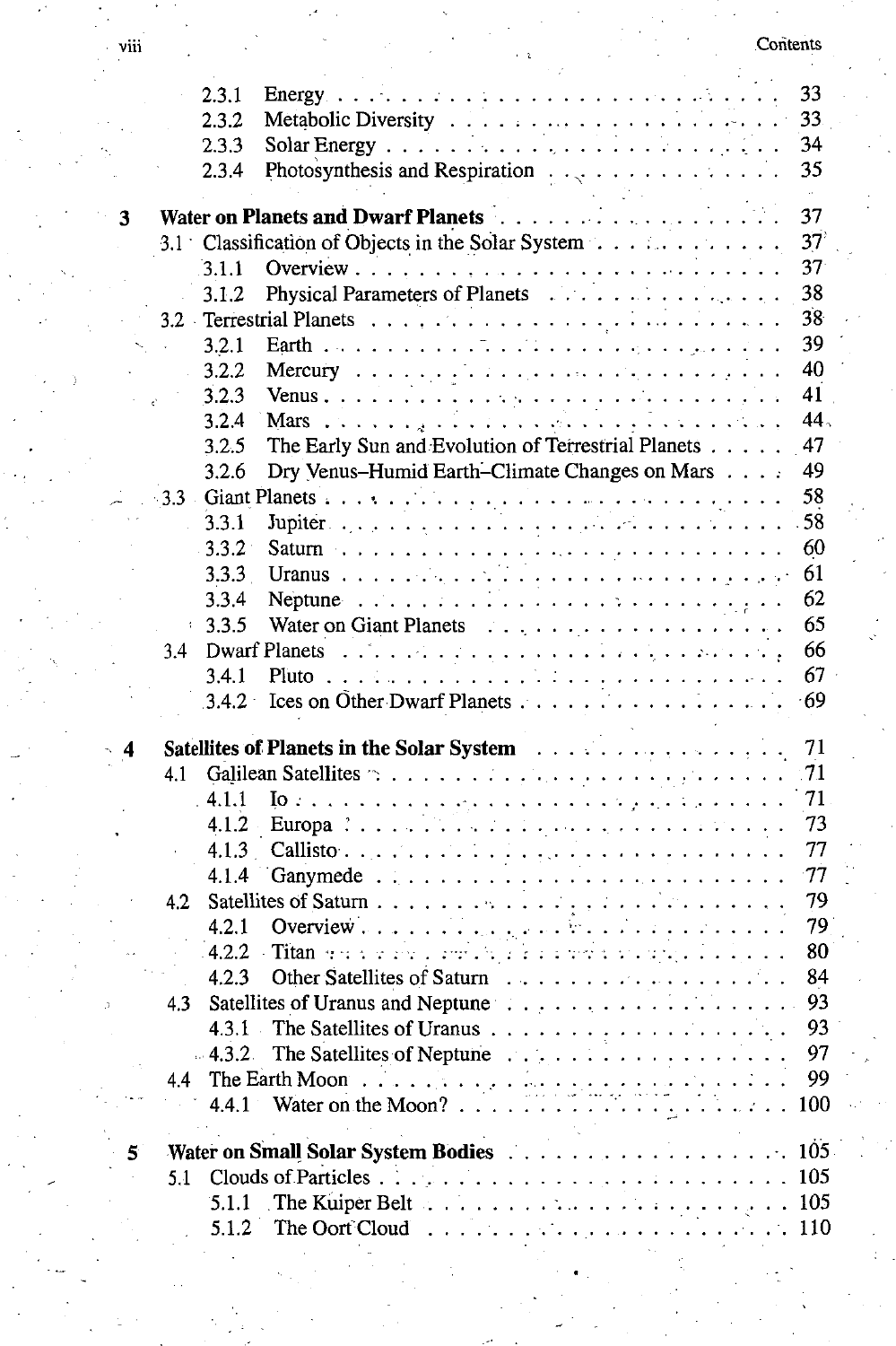## Contents . ..'.- • i x

|   |     | 5.2.1    |                                                               |  |
|---|-----|----------|---------------------------------------------------------------|--|
|   |     | 5.2.2    | Orbital Characteristics of Comets 112                         |  |
|   |     | 5.2.3    | Physics of Comets $\dots \dots \dots \dots \dots$             |  |
|   |     | 5.2.4    |                                                               |  |
|   |     | 5.2.5    | Detection of Water on Comets 117                              |  |
|   | 5.3 |          |                                                               |  |
|   |     | 5.3.1    |                                                               |  |
|   |     | 5.3.2    | Classification of Asteroids 119                               |  |
|   |     | 5.3.3    |                                                               |  |
|   |     | 5.3.4    | The Cretaceous-Tertiary Impact 121                            |  |
|   |     | 5.3.5    | Water and Ice on Asteroids 122                                |  |
|   |     | 5.3.6    | Asteroids as a Source for Water on Earth 124                  |  |
|   | 5.4 |          |                                                               |  |
|   |     | 5.4.1    |                                                               |  |
|   |     | 5.4.2    |                                                               |  |
|   |     | 5.4.3    |                                                               |  |
|   |     |          |                                                               |  |
| 6 |     |          |                                                               |  |
|   | 6.1 |          |                                                               |  |
|   |     | 6.1.1    |                                                               |  |
|   |     | 6.1.2    | Extrasolar Planets Found by Different Detection Methods . 132 |  |
|   |     | 6.1.3    | Some Examples of Extrasolar Planets 134                       |  |
|   | 6.2 |          |                                                               |  |
|   |     | $-6.2.1$ |                                                               |  |
|   |     | 6.2.2    | Circumstellar Habitable Zones 135                             |  |
|   |     | 6.2.3    |                                                               |  |
|   |     | 6.2.4    | Habitable Zone Around Giant Planets 137                       |  |
|   | 6.3 |          |                                                               |  |
|   |     | 6.3.1    | Signatures of Dust Around Stars 138                           |  |
|   |     | 6.3.2    |                                                               |  |
|   | 6.4 |          | Water Detection on Extrasolar Planets 141                     |  |
|   |     | 6.4.1    | Detection of Planetary Atmospheres 141                        |  |
|   |     | 6.4.2    |                                                               |  |
|   |     | 6.4.3    | Water on Extrasolar Planets 146                               |  |
|   |     | 6.4.4    | Some Model Calculations 146                                   |  |
|   |     | 6.4.5    |                                                               |  |
| 7 |     |          |                                                               |  |
|   | 7.1 |          |                                                               |  |
|   |     | 7.1.1    |                                                               |  |
|   |     | 7.1.2    | Molecules in the Interstellar Medium 155                      |  |
|   |     | 7.1.3    |                                                               |  |
|   |     | 7.1.4    |                                                               |  |
|   | 7.2 |          |                                                               |  |
|   |     |          |                                                               |  |